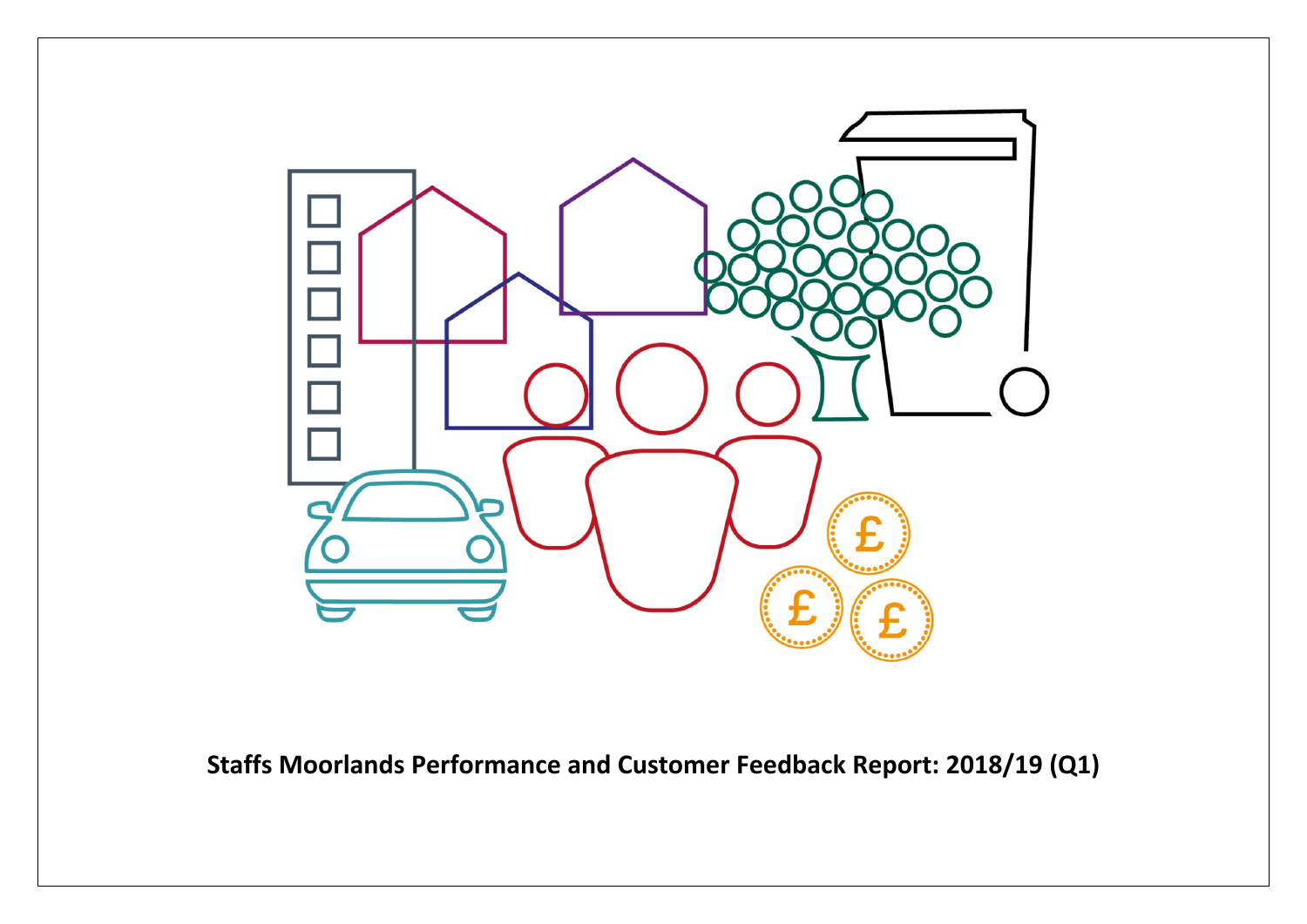## **Staffordshire Moorlands Q1 Summary**

The following report provides Councillors with an overview of performance at Staffs Moorlands for the period April to June 2018 in relation to the Council's corporate plan priorities and the associated performance targets and projects. The report also provides an overview of the results from the Council's customer feedback system in terms of how we handle and learn from complaints and the level of comments and compliments.

#### **Performance Overview**

There are 113 'monthly', 'quarterly', and 'annual only' reported performance measures at Staffs Moorlands, four more than last year. The chart below shows the results for quarter one against 36 indicators and is in line with last year's profile at this point in time. The actions being taken to address the 'off track' measures are detailed at the end of this report.

The report also provides an update on the progress of key projects that contribute to the priority actions outlined in the revised 2018-2019 Corporate Plan. The table below right explains the colour coding used to describe the current status of these projects / actions.



#### **Customer Feedback Overview**

At the close of Quarter One the number of Stage 1 complaints stood at only 21, down from 51 last year. There have been no repeat complaints this quarter but the Council is marginally below target for handing complaints in 10 days against an increased target.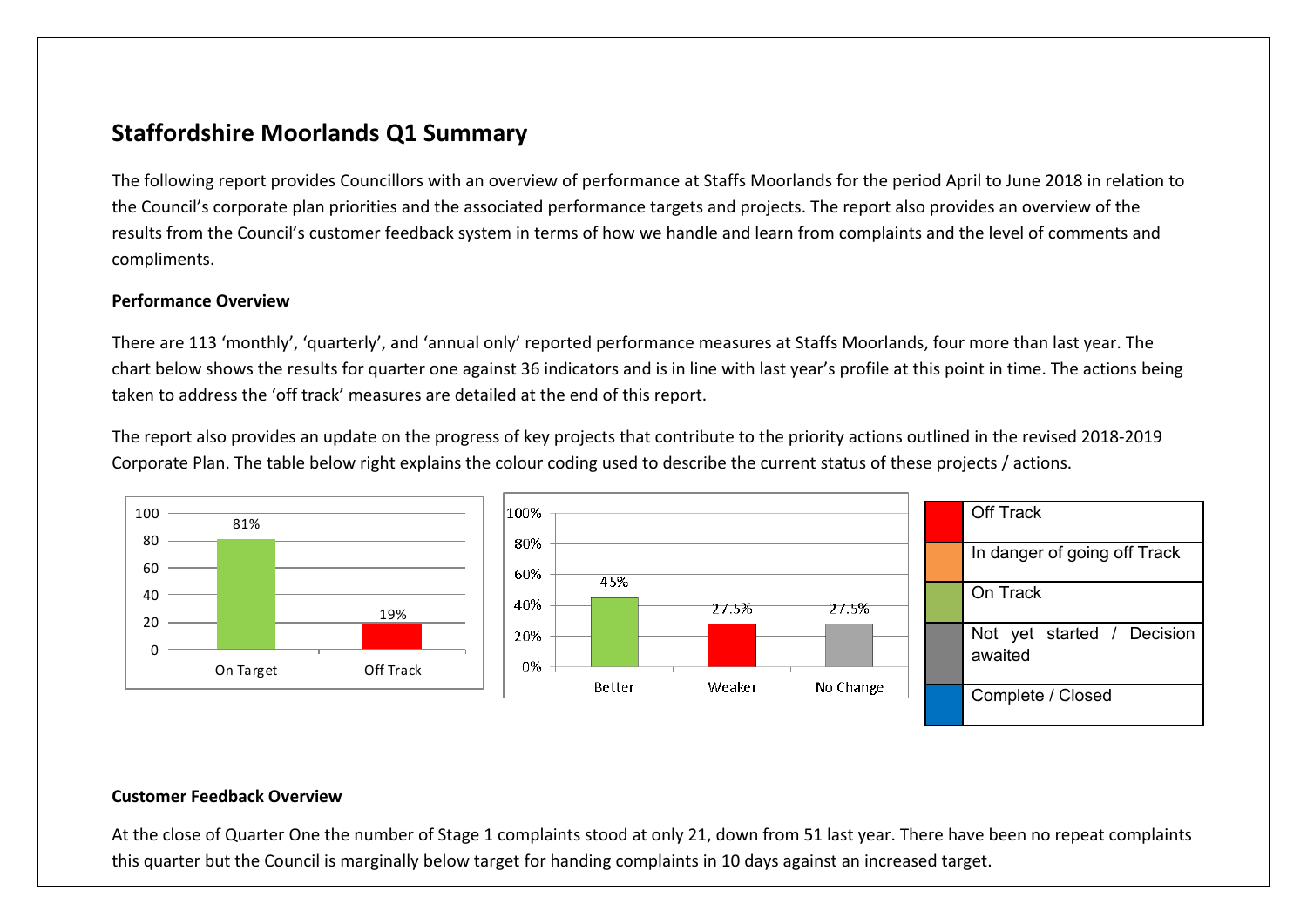## *Aim 1: Help create a safer and healthier environment for our communities to live and work*





The high proportion of 'off track' measures under Aim One relate to four PIs: Benefits claims and change of circumstance processing, homeless cases currently 'prevented' under the new Homelessness Reduction Act, and external funding bids in support of sporting activity. Benefit processing workloads and issues with the customer portal have affected processing times this month. The low proportion of homeless cases 'prevented' to date is also expected to improve as many cases will still be undetermined given the 56-day deadline.

## Celebrating Success:

At the close of June 2018 the following performance indicators outstripped their targets:

 $\checkmark$  Households in temporary accommodation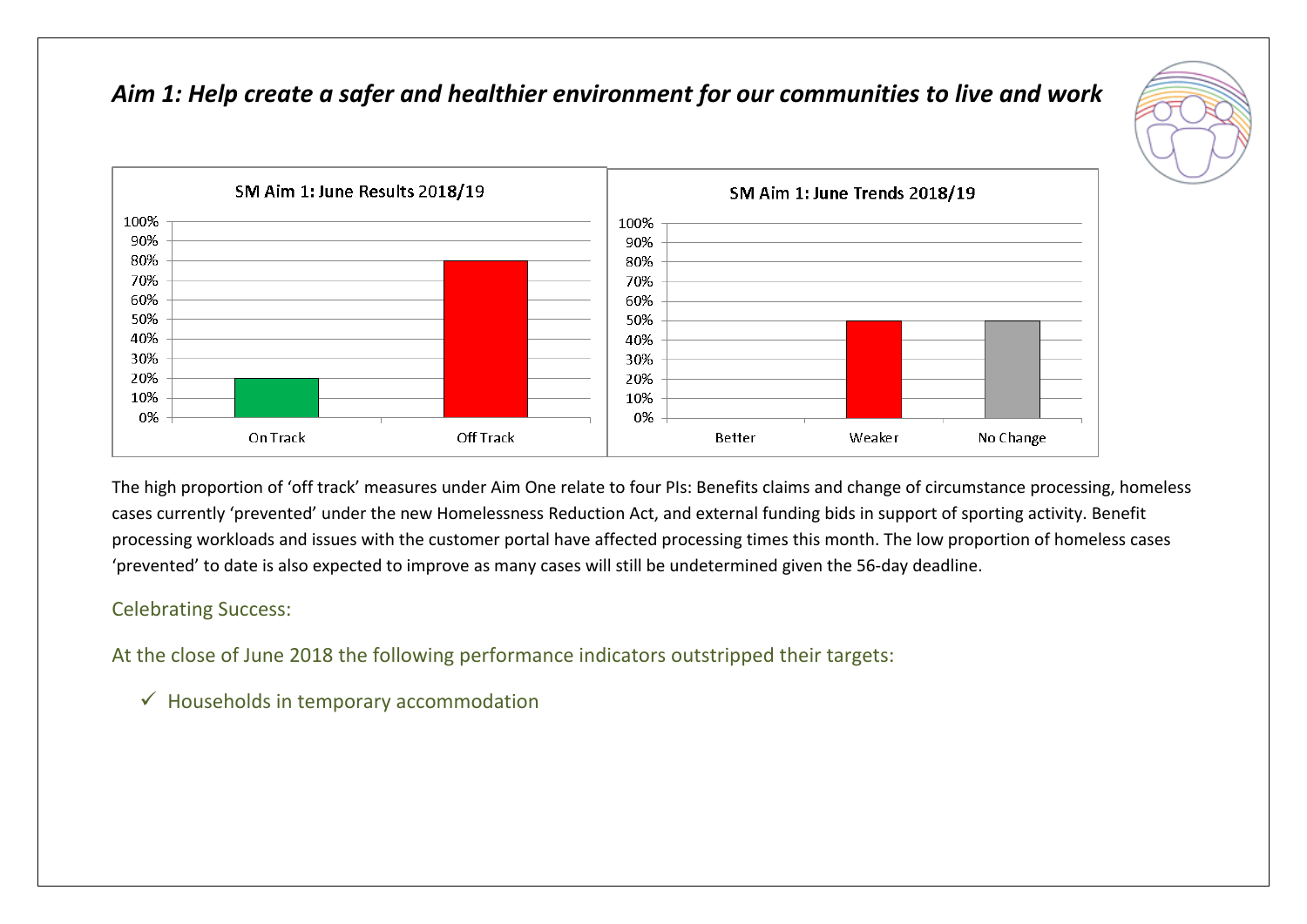| <b>Priority Action</b>                                                                                                                                                           | <b>Status</b> | Commentary - June                                                                                                                                                                                                                                                                                                                                                                                                                                                                                                                                                        |
|----------------------------------------------------------------------------------------------------------------------------------------------------------------------------------|---------------|--------------------------------------------------------------------------------------------------------------------------------------------------------------------------------------------------------------------------------------------------------------------------------------------------------------------------------------------------------------------------------------------------------------------------------------------------------------------------------------------------------------------------------------------------------------------------|
| Help to ensure, through the scrutiny work programme, that<br>partner service provision, particularly health provision for<br>the elderly, is effective                           |               | The Health O&S Panel met on the 9th May 2018 and received an<br>annual update from Andrew Hughes, Director of Strategy,<br>Development and Estates, North Staffordshire Combined<br><b>Healthcare NHS Trust.</b>                                                                                                                                                                                                                                                                                                                                                         |
|                                                                                                                                                                                  |               | The next meeting is due to be held on the 12th September.<br>Staffordshire & Stoke on Trent Partnership NHS Trust have been<br>invited in relation to Diabetic Eye Screening and the North<br>Staffordshire Combined Healthcare NHS Trust regarding support<br>for children with eating disorders. Both items have been<br>requested by members of the Panel.                                                                                                                                                                                                            |
| Undertake detailed process benchmarking with high<br>performing / low cost councils with a view to identifying<br>value for money improvements for Housing Benefit<br>processing |               | Corporate Plan Priorities and Annual report findings shared with<br>senior managers. This has kick started the benchmarking<br>activities and the Information Team have provided background<br>data packs to facilitate process benchmarking by Managers in<br>conjunction with their Finance Business Partners. Service is a<br>member of a county-wide managers' forum looking at benefits<br>performance and measures. Post service review our costs have<br>greatly reduced and when the latest figures are available will be<br>completing site visits to partners. |
| Ensure the Council is compliant with the requirements of the<br>new Homelessness Reduction Act                                                                                   |               | This action overlaps the Universal Credit roll out. Preparation is<br>progressing well with the identified actions. Productive meetings<br>have been held with DWP & CAB partners and a project meeting<br>was held in June.                                                                                                                                                                                                                                                                                                                                             |
|                                                                                                                                                                                  |               | There has been an increase in the number of cases but the<br>Customer Services team have been trained and are now dealing<br>with the Home Option enquiries/inbox. A process for loss of<br>contact for homeless applicants has been completed and is<br>awaiting advice on some technical aspects.                                                                                                                                                                                                                                                                      |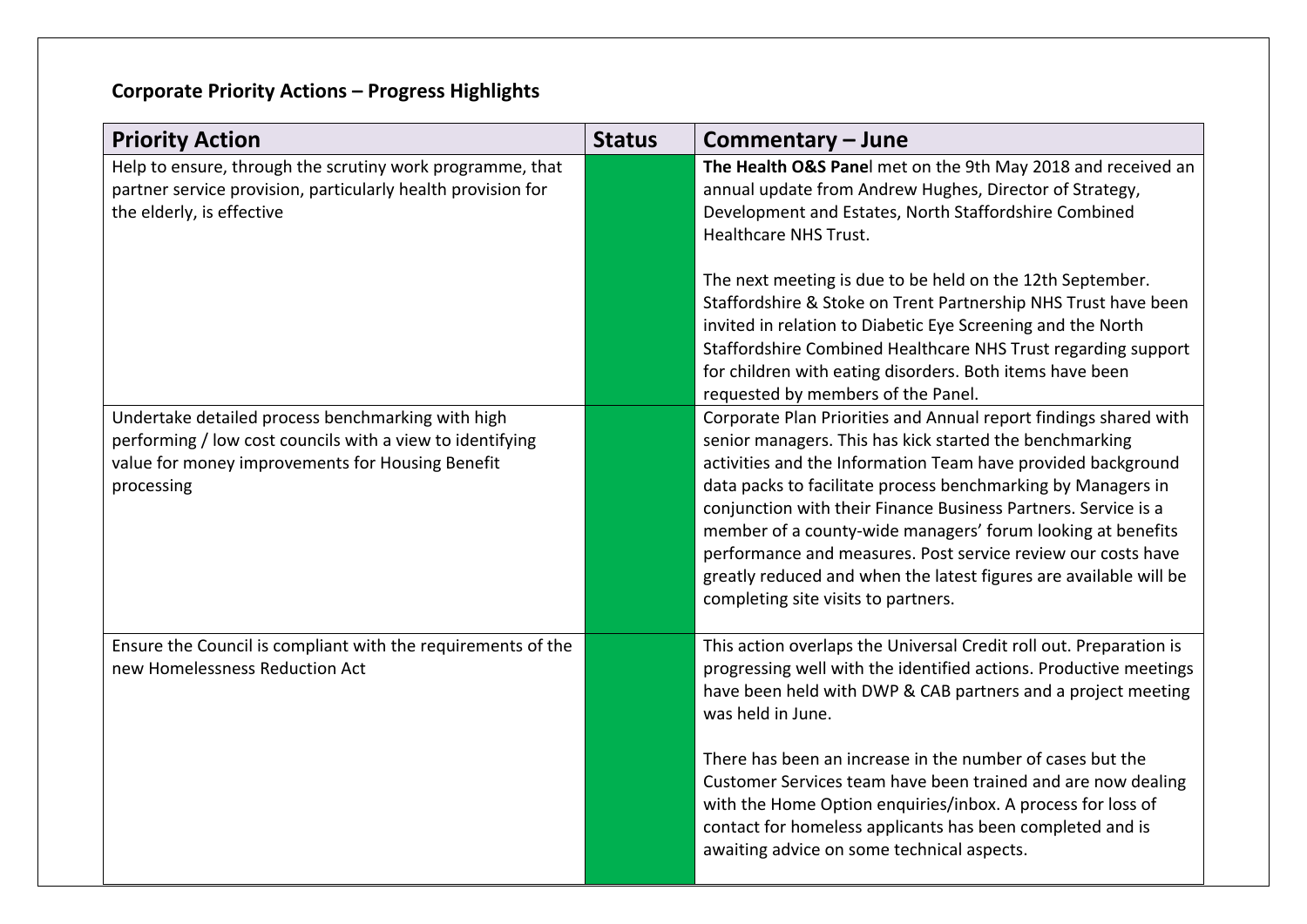| <b>Priority Action</b>                                                                                                                                                                                                               | <b>Status</b> | Commentary - June                                                                                                                                                                                                                                                                                                                                                                                                                                         |
|--------------------------------------------------------------------------------------------------------------------------------------------------------------------------------------------------------------------------------------|---------------|-----------------------------------------------------------------------------------------------------------------------------------------------------------------------------------------------------------------------------------------------------------------------------------------------------------------------------------------------------------------------------------------------------------------------------------------------------------|
|                                                                                                                                                                                                                                      |               | Budget trackers have been set up for Bed and Breakfast and<br>other associated costs so budget spends can be tracked. A full<br>review of Temporary Accommodation within the housing stock<br>has been completed and converted to secure tenancies where<br>possible.                                                                                                                                                                                     |
|                                                                                                                                                                                                                                      |               | Work is due to commence on a pre-eviction protocol with other<br>RSLs mid-July. SLAs are being reviewed with Citizens Advice<br>regarding the act and monitoring requirements.                                                                                                                                                                                                                                                                            |
| Implement the Council's new sport and physical activity<br>strategy and carry out research into nil cost facility provision<br>being achieved by other councils; in order to achieve<br>improved health and value for money outcomes |               | The appointed consultants have submitted the final reports and<br>draft recommendations for consideration. Initial comments and<br>feedback have been provided for final amendments. Agreed in<br>principal with members for way forward.                                                                                                                                                                                                                 |
|                                                                                                                                                                                                                                      |               | Discussions with Key members from both Authorities will take<br>place over the coming months to consider the conclusions and<br>recommendations within the reports.                                                                                                                                                                                                                                                                                       |
| Complete the review of the CCTV system and implement the<br>agreed recommendations                                                                                                                                                   |               | Revised scrutiny reports are being prepared for consideration by<br>Councillors. These will hopefully go through the next committee<br>cycle. In the meantime, the current monitoring and maintenance<br>contracts have been extended for a further 6 months.                                                                                                                                                                                             |
|                                                                                                                                                                                                                                      |               | Meeting held with CCTV consultant and we are now agreeing the<br>next phase of work to put the Councillors' preferred options into<br>action. Following approval of the general approach by<br>Councillors, the CCTV consultants are now preparing a further<br>report to assist with implementation of the preferred options.<br>We are looking to extend current contracts with service<br>providers until March 2019 to allow time for implementation. |
| Develop a strategy for further development of affordable<br>and specialist housing                                                                                                                                                   |               | A meeting was held with Your Housing in May and we are<br>continuing to review options for the future of Ascent.                                                                                                                                                                                                                                                                                                                                          |
| Work with Staffordshire County Council and other partners<br>to ensure an effective partnership with central government                                                                                                              |               | Links to strategic partnerships project above                                                                                                                                                                                                                                                                                                                                                                                                             |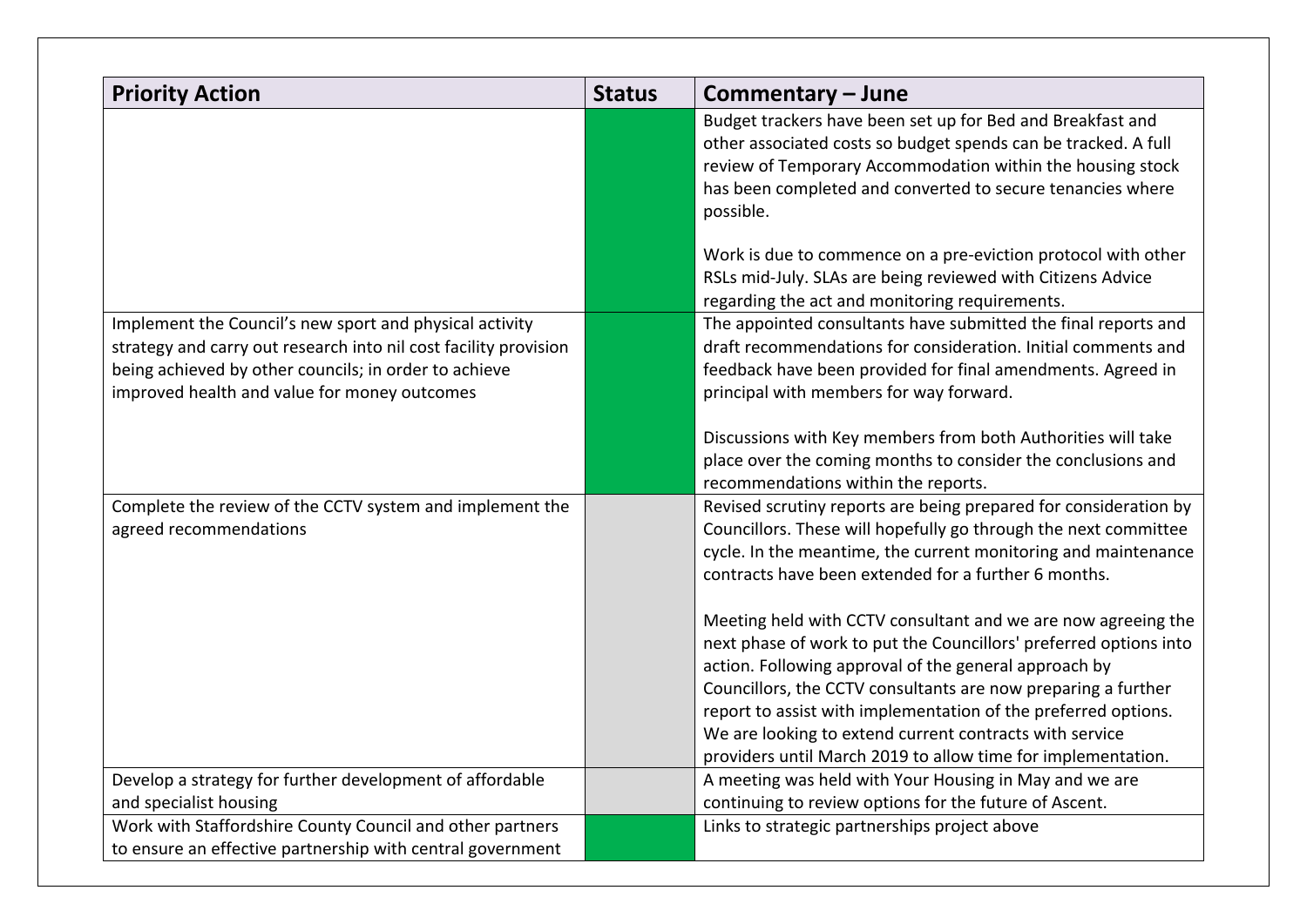## *Aim 2: Meet financial challenges and provide value for money*



Aim two is performing strongly with the vast majority of measures on track and 60% performing better than last year. The off track measures relate to complaint handling and planned procurement activity.

## Celebrating Success:

At the close of June 2018 the following performance indicators outstripped their targets:

- $\checkmark$  FOI requests
- $\checkmark$  Channel shift
- $\checkmark$  Repeat complaints
- $\checkmark$  IT systems and network availability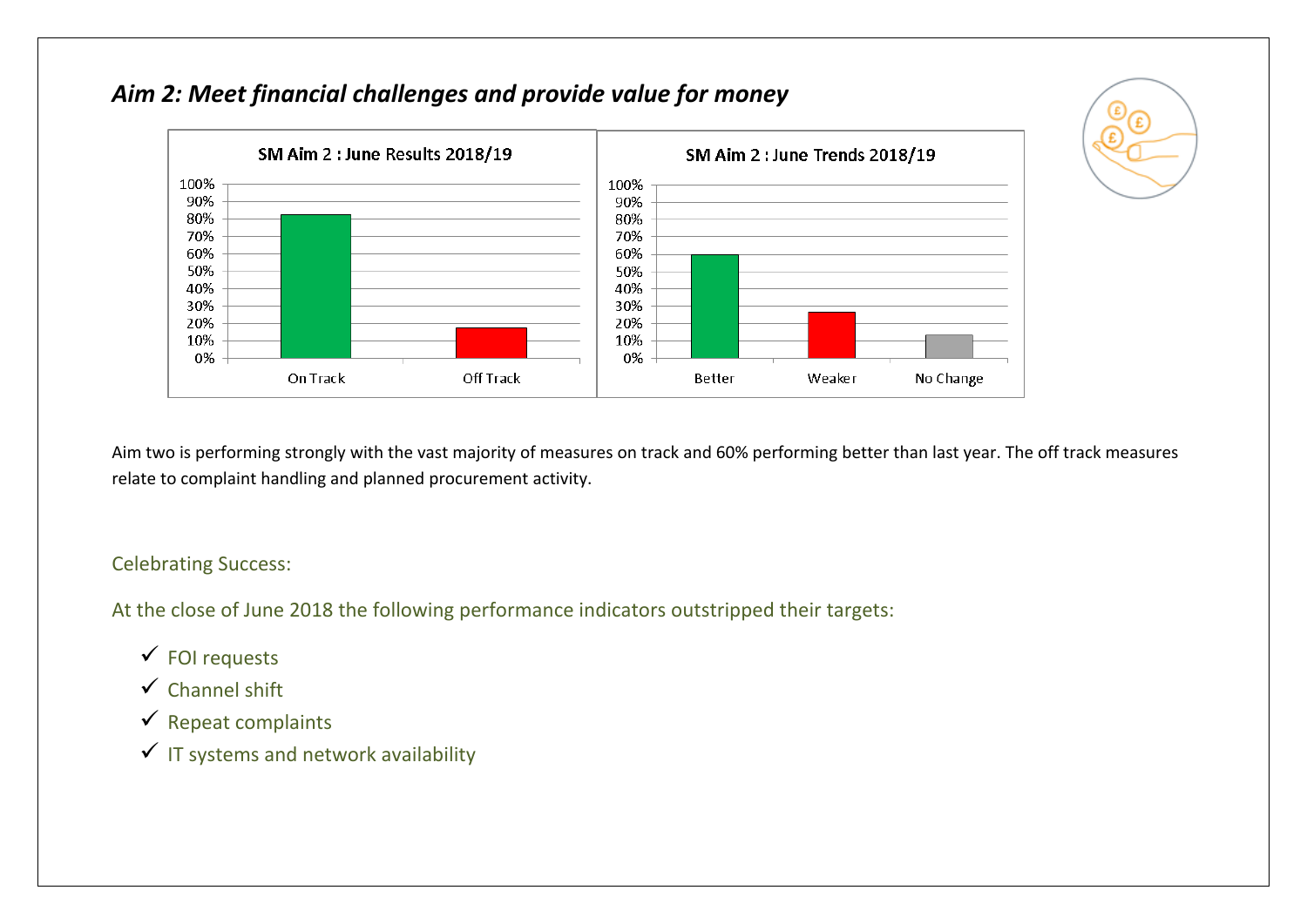| <b>Priority Action</b>                                                                                                                                                                                | <b>Status</b> | Commentary - June                                                                                                                                                                                                                                                                                                                                                                                                                                                                                                                                                                                                                                                                                                                                                                                                                                                                                                   |
|-------------------------------------------------------------------------------------------------------------------------------------------------------------------------------------------------------|---------------|---------------------------------------------------------------------------------------------------------------------------------------------------------------------------------------------------------------------------------------------------------------------------------------------------------------------------------------------------------------------------------------------------------------------------------------------------------------------------------------------------------------------------------------------------------------------------------------------------------------------------------------------------------------------------------------------------------------------------------------------------------------------------------------------------------------------------------------------------------------------------------------------------------------------|
| Deliver the Channel Shift Programme                                                                                                                                                                   |               | The final report from CGI has been received and the recommendations have been<br>used to inform Phase 2. This focuses primarily on waste and recycling and enviro<br>crime systems and processes.                                                                                                                                                                                                                                                                                                                                                                                                                                                                                                                                                                                                                                                                                                                   |
| Provide advice and support for residents<br>affected by the rollout of Universal Credit<br>across Staffordshire Moorlands in 2018 in<br>order to help ensure a smooth transition<br>to the new system |               | The project action plan is on track and all actions have so far been completed<br>within agreed timescales. We have been allocated considerable new burdens<br>funding to assist with any costs.<br>Universal Credit now in full service in Staffordshire Moorlands, Customer Services<br>are taking enquiries and booking appointments for assisted digital support.                                                                                                                                                                                                                                                                                                                                                                                                                                                                                                                                               |
|                                                                                                                                                                                                       |               | Staffordshire Moorlands Website updated to provide Universal Credit information,<br>forms, links, and signposting in a central location to be accessed by customers,<br>partner agencies, councillors and staff.                                                                                                                                                                                                                                                                                                                                                                                                                                                                                                                                                                                                                                                                                                    |
| Continue to embed good information<br>management practices through the<br><b>ASSURED framework</b>                                                                                                    |               | Updated Data Protection Policy, Document Retention Schedule, ICT Policy and E<br>Mail Guidance have been published in the ASSURED section of the staff intranet<br>which also contains a link to the Data Breach Reporting form on the websites.<br>Assured framework is regularly publicised via Keeping You Informed and staff are<br>encouraged to report data breaches. A GDPR action plan has been put in place and<br>is being implemented. Information Asset Registers are almost complete. Progress is<br>monitored through the Information Governance Group.<br>The online training tool is up and running and has been used to roll out the ICT use<br>and information security policy and the user awareness test. A number of training<br>sessions have taken place to help key staff comply with the new GDPR regulations,<br>with further sessions and online training planned for later in the year. |
| Develop and implement a plan to identify<br>new and innovative ways of generating<br>income                                                                                                           |               | All income generation challenge meetings have been completed, a target has been<br>included as part of the new efficiency and rationalisation strategy $2017/18 - 20/21$ .<br>Various streams:<br>Commercial properties- Industrial units refurbishment work completed and last<br>units due to be re-let. Agent engaged for lease renewals and rent reviews, 3 lettings<br>have now been completed.<br>Fees and charges - Car Parking income and all inflationary increases approved at<br>Full Council. Cash up against efficiency target to be undertaken 2018/19.                                                                                                                                                                                                                                                                                                                                               |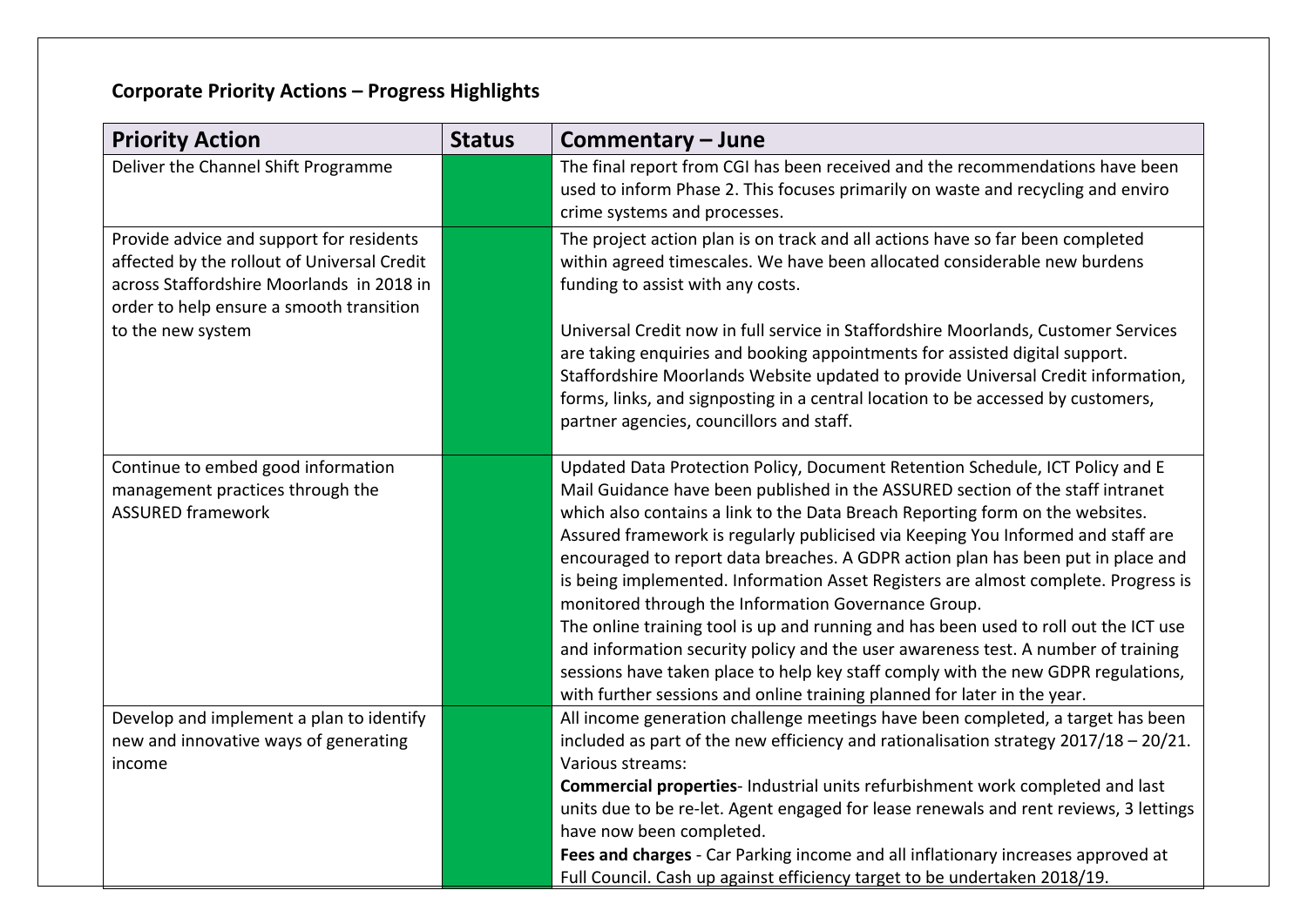|                                                                                                                                                                       | Agreement made to enter West Midlands Income Assessment Efficiency<br>Partnerships.<br>Advertising/Sponsorship - Procurement web form submitted to procure<br>consultancy support to conduct a thorough audit of our assets and create a report<br>for Councillors and exec detailing the potential revenue for each asset type, wider<br>industry information and trends, as well as specific recommendations as to how<br>best maximise revenue, whether managing a scheme in-house or via a third party<br>supplier.<br>Affordable housing - Meeting held with Your Housing in May, continuing to review<br>options for the future of Ascent.<br><b>Empty Homes-</b> EPIC housing association have secured grant funding for investment<br>within the Staffordshire Moorlands and SOTCC & Newcastle BC areas, it is<br>important to facilitate delivery of this funding opportunity. The programme may be<br>extended into High Peak with approx. 10 affordable properties being brought back<br>into use during 2018-2022. Replacement for call credit empty homes being<br>reviewed. |
|-----------------------------------------------------------------------------------------------------------------------------------------------------------------------|-------------------------------------------------------------------------------------------------------------------------------------------------------------------------------------------------------------------------------------------------------------------------------------------------------------------------------------------------------------------------------------------------------------------------------------------------------------------------------------------------------------------------------------------------------------------------------------------------------------------------------------------------------------------------------------------------------------------------------------------------------------------------------------------------------------------------------------------------------------------------------------------------------------------------------------------------------------------------------------------------------------------------------------------------------------------------------------------|
| Refresh and implement the Asset<br>Management Plan, including a review of<br>public estate, and ensure adequate<br>facilities management arrangements are<br>in place | Meeting to take place re 30 yr. asset management plan. Working group established<br>and new approach to be agreed. The improvement programme will be produced<br>prior to the MTFP in Feb 18.                                                                                                                                                                                                                                                                                                                                                                                                                                                                                                                                                                                                                                                                                                                                                                                                                                                                                             |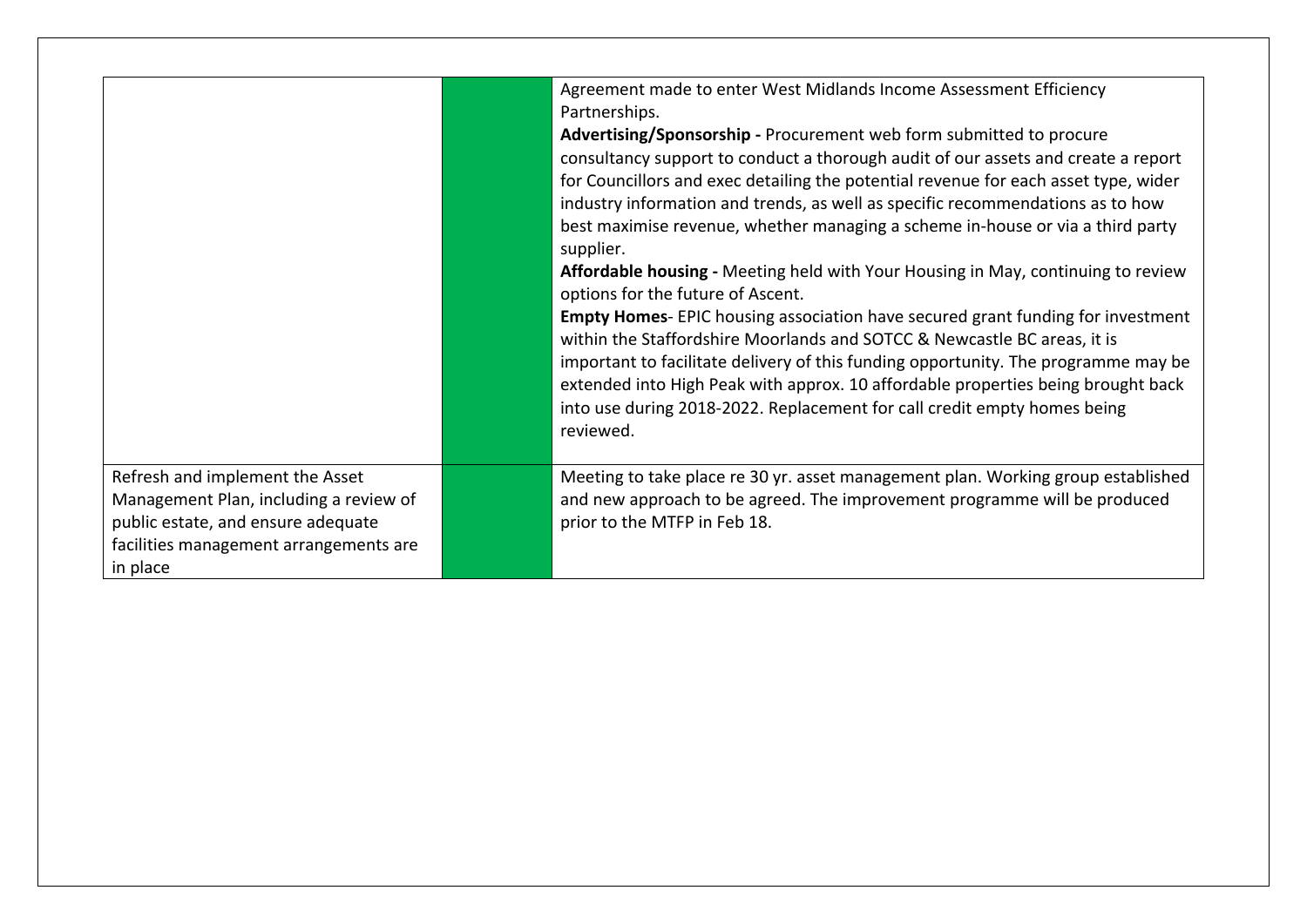# *Aim 3: Help create a strong economy by supporting further regeneration of towns and villages*





The Council has all of its Planning targets on track as at the close of Quarter One, including 100% of 'major' applications determined on time.

## Celebrating Success:

At the close of June 2018 the following performance indicators outstripped their targets:

- $\checkmark$  Major, Minor and other planning applications processed on time
- $\checkmark$  Major and minor developments allowed on appeal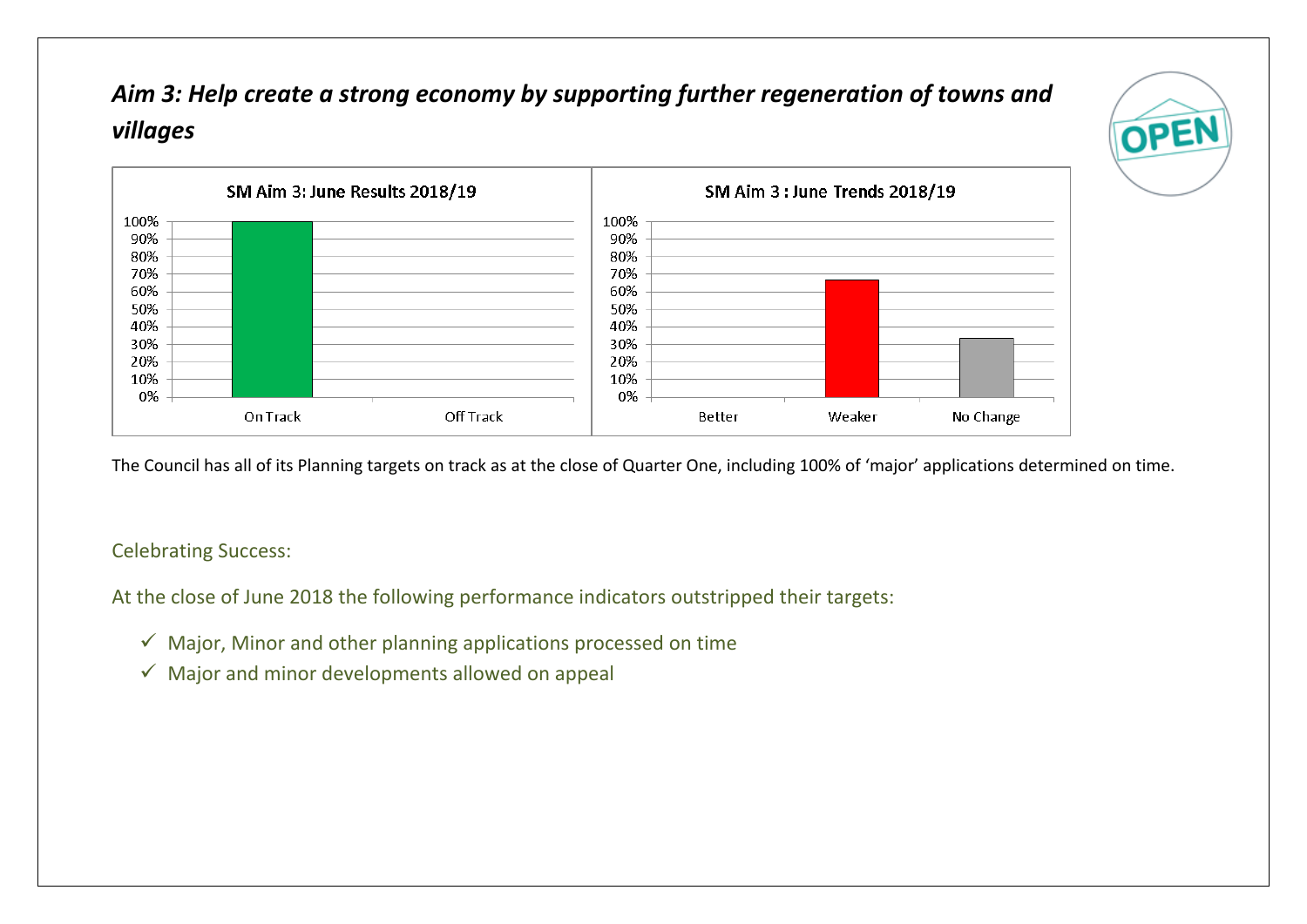| <b>Priority Action</b>                                                              | <b>Status</b> | Commentary - June                                                                                                                                                                                                                                                                                                                                                                                                                                                                                    |
|-------------------------------------------------------------------------------------|---------------|------------------------------------------------------------------------------------------------------------------------------------------------------------------------------------------------------------------------------------------------------------------------------------------------------------------------------------------------------------------------------------------------------------------------------------------------------------------------------------------------------|
| Undertake detailed process benchmarking<br>with high performing / low cost councils |               | In Staffs Moorlands our Development Control RO costs have reduced from £598k to<br>£369k which places the Council 7th highest out of 19 councils regionally.                                                                                                                                                                                                                                                                                                                                         |
| with a view to identifying value for money                                          |               | Performance in determining planning applications is ranked 4th for majors, 5th for                                                                                                                                                                                                                                                                                                                                                                                                                   |
| improvements for Planning application                                               |               | minors and 8th fastest for other applications across the region.                                                                                                                                                                                                                                                                                                                                                                                                                                     |
| processing                                                                          |               |                                                                                                                                                                                                                                                                                                                                                                                                                                                                                                      |
|                                                                                     |               | We are committed to continuing to provide high performance and low cost and<br>these are monitored on a monthly basis.                                                                                                                                                                                                                                                                                                                                                                               |
| Implement the town deal in Biddulph in<br>partnership with Biddulph Town Council    |               | Following a report approved at the Cabinet meeting in April 2018, consultants are<br>being procured to prepare two masterplans for Wharf Road and the Tunstall Road<br>area. The consultants will be commissioned following the submission of the Local<br>Plan to the planning inspectorate by the end of June 2018. The Town Council has<br>commissioned a masterplan for the Mill triangle area.                                                                                                  |
| Support the development of Cornhill and<br>improved rail links                      |               | Discussions ongoing with all stakeholders including SCC, Kier, Capita and<br>neighbouring land owners regarding delivery of the site                                                                                                                                                                                                                                                                                                                                                                 |
| Develop and implement plans to extend<br>the public market operations               |               | Authorisation has been given to proceed with the procurement of work to refurbish<br>the indoor markets and the MTFP has allocated a budget provision of £300k for the<br>project. The contractor and design team will put together a detailed project plan<br>which will be communicated on receipt. The wider market improvement strategy<br>has been agreed by the portfolio owner and is moving forward satisfactorily and<br>Councillors have been updated.                                     |
|                                                                                     |               | The market on Greyhound Walk in Cheadle was successfully launched in November,<br>this is going well, and as of Friday 23rd March, the footprint has been extended<br>onto the car park to accommodate a further 4/5 stalls. It continues to operate<br>satisfactorily. The work to the Trestle Market roof was completed as planned on<br>10th May. Butter Market- we are waiting for the detailed programme and design<br>works from Assets. The work is still scheduled to commence in August 18. |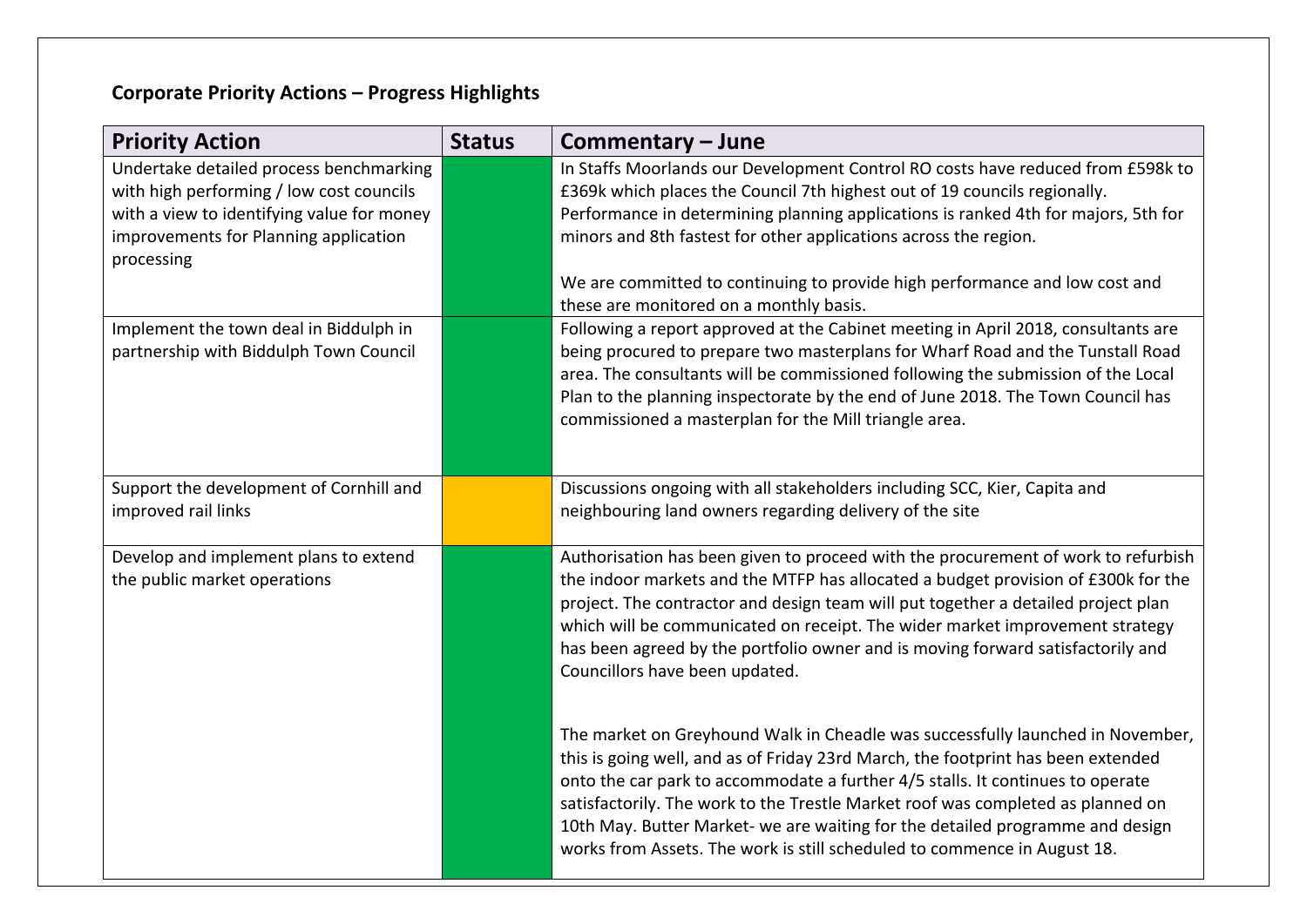| <b>Priority Action</b>                                                              | <b>Status</b> | Commentary – June                                                                                                                                                                                |
|-------------------------------------------------------------------------------------|---------------|--------------------------------------------------------------------------------------------------------------------------------------------------------------------------------------------------|
| Develop a master plan for the Leek Mill<br>Quarter                                  |               | Discussions ongoing with County, Police and other public sector partners as well as<br>neighbouring land owners to consider options for comprehensive development of<br>wider Mill Quarter site. |
| Support the development of the former<br>Churnet Works site in Leek                 |               | Discussions are underway with developers to redevelop the site and include<br>employment units as part of the mix.                                                                               |
| Submit the Draft Local Plan to the<br>Planning Inspector by the end of June<br>2018 |               | The Local Plan has been submitted to the Secretary of State who has appointed an<br>inspector.                                                                                                   |
|                                                                                     |               | A report was presented to the Cabinet in SM and the service delivery scrutiny<br>committee regarding the implications of NPPF changes.                                                           |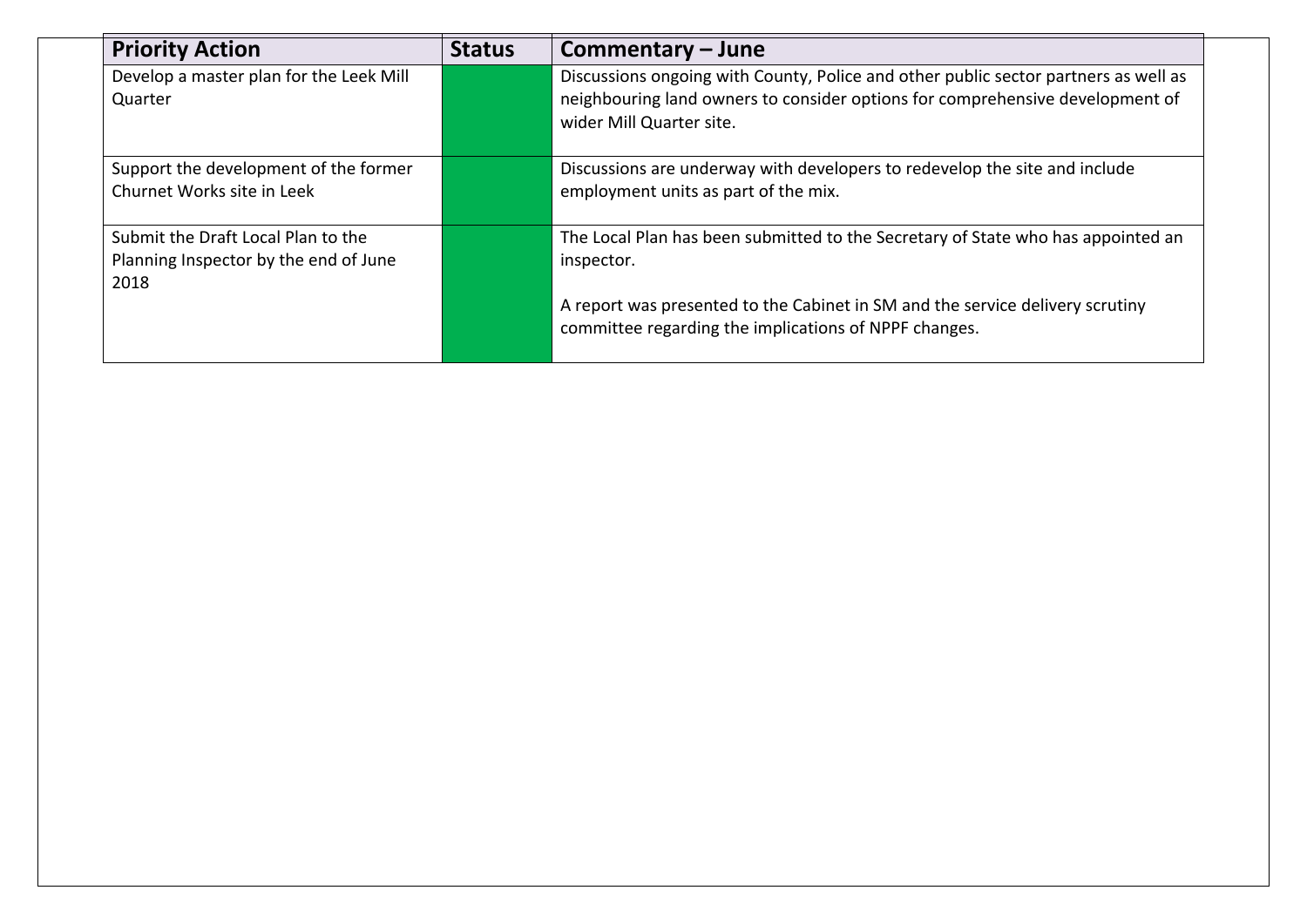## *Aim 4: Protect and Improve the Environment*



The Council has another clean sheet in terms of 'on track' performance under Aim Four, and over half of all measures have improved on last year.

#### Celebrating Success:

At the close of June 2018 the following performance indicators outstripped their targets:

- $\checkmark$  Paper consumption
- $\checkmark$  Missed bins
- $\checkmark$  Fly-tipping incidents
- $\checkmark$  Residual household waste levels and recycling rates (estimated)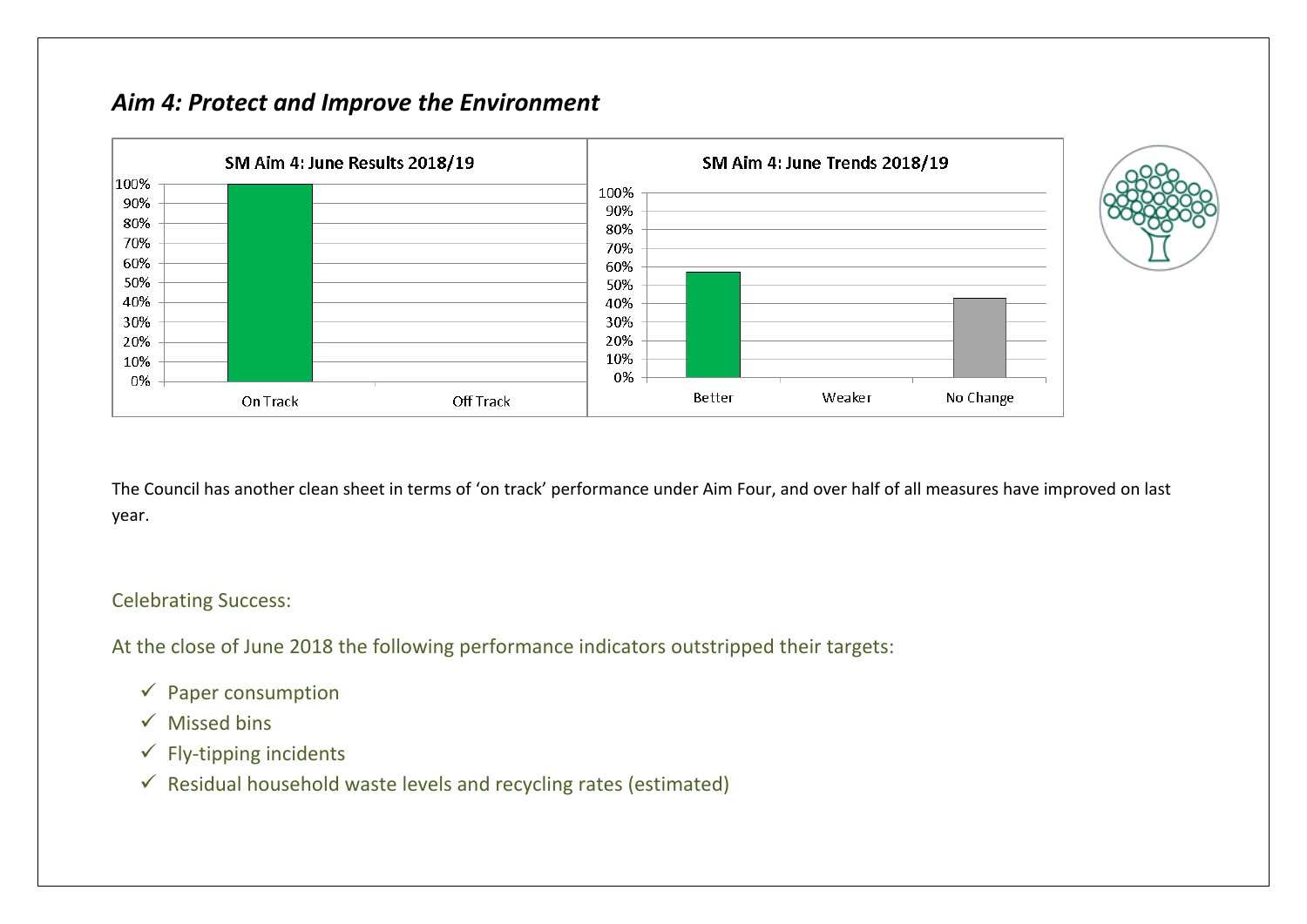| <b>Priority Action</b>                                                                                                                                                                                                                                                                                                | <b>Status</b> | Commentary - June                                                                                                                                                                                                                                                                                                                                                                                                                                                                                                                                                                                                                                                                                                                                                                                                   |
|-----------------------------------------------------------------------------------------------------------------------------------------------------------------------------------------------------------------------------------------------------------------------------------------------------------------------|---------------|---------------------------------------------------------------------------------------------------------------------------------------------------------------------------------------------------------------------------------------------------------------------------------------------------------------------------------------------------------------------------------------------------------------------------------------------------------------------------------------------------------------------------------------------------------------------------------------------------------------------------------------------------------------------------------------------------------------------------------------------------------------------------------------------------------------------|
| Successfully deliver Phases 2 and 3 of the<br>transfer of services to Alliance<br>Environmental Services Ltd, our new joint<br>venture company, to deliver waste,<br>streets and ground maintenance services<br>on behalf of the Council in order to<br>achieve improved performance and value<br>for money outcomes. |               | Phase 2 completed successfully at the beginning of July. Phase 3 project board has<br>been arranged for late July.                                                                                                                                                                                                                                                                                                                                                                                                                                                                                                                                                                                                                                                                                                  |
| Establish a developer open space<br>contributions plan                                                                                                                                                                                                                                                                |               | An Open Space Audit and Playing Pitch Strategy has been completed. In addition<br>Operational Services have proposed a revised method for calculating developer<br>contributions for play, open space and sport / recreation facilities. This proposed<br>method is currently being considered by the Councils' appointed consultants who<br>are working with the planning policy team as part of the Local Plan process. Subject<br>to approval a Supplementary Planning Document (SPD) for developer contributions<br>will be worked up in November 2018 using these proposed calculations and<br>methods. This will provide guidance for developers on the expected contributions<br>they will have to make towards play, open space and sport / recreation facility<br>provision as part of local developments. |
| Make Improvements to the Tean Road<br>Recreation ground in Cheadle                                                                                                                                                                                                                                                    |               | Consultation has been undertaken with the Town Council and identified the need<br>for resurfacing and replacement fencing to three tennis courts, new sports fencing<br>for the existing multi use games area, provision of a new concrete skate park and<br>the addition of a new toddlers play area. The tender for the skate park provision<br>has been issued (as combined project with Brough Park Leek) as this is being<br>procured by SMDC. The specification for the remaining project elements is being<br>prepared and the Town Council (as the procuring agent) will be tendering / seeking<br>quotations over the coming months.                                                                                                                                                                       |
| Identify and implement an approach to<br>reduce the cost of country parks                                                                                                                                                                                                                                             |               | A report has been presented to Service Delivery O&S Panel recommending the<br>transfer of the management of key Countryside Sites to the Staffordshire Wildlife<br>Trust-this was accepted with one caveat regarding Biddulph Grange Country Park.<br>Staff transfer deals will also be looked at.<br>Stoke Council have agreed to the freehold transfer of their share of Wetley Moor<br>Common to the Wildlife Trust. A meeting has been arranged with the Wildlife trust                                                                                                                                                                                                                                                                                                                                         |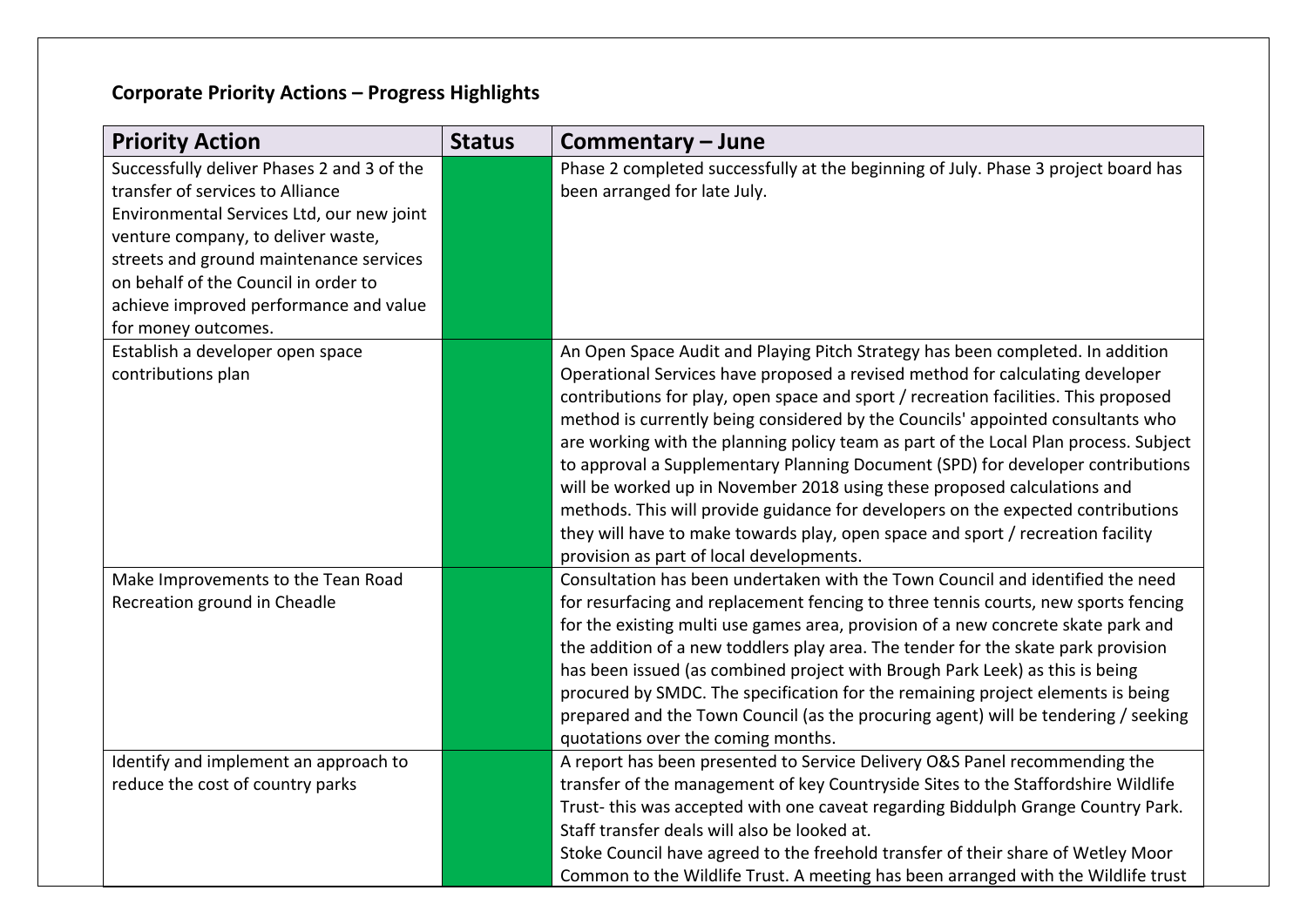| <b>Priority Action</b>                  | <b>Status</b> | Commentary – June                                                                   |
|-----------------------------------------|---------------|-------------------------------------------------------------------------------------|
|                                         |               | in July to proceed and will hopefully be completed in 2018.                         |
| Develop a plan to improve Brough Park   |               | Officers have met with the Heritage Lottery Fund to review the funding application  |
| with Heritage Lottery Fund support      |               | process and potential options for Brough Park. Following changes in the HLF         |
|                                         |               | criteria, a new bid is likely to be submitted this year but with a reduced level of |
|                                         |               | grant request and a focus on the natural heritage, improvements to the lake and     |
|                                         |               | restoring a dedicated section of the north east area of the park. Capital funding   |
|                                         |               | update/MTFP need to be re-assessed due to reduced lottery funding.                  |
|                                         |               | The master plan proposal is within a few weeks of completion and will be tested     |
|                                         |               | with key stakeholders before publication in July.                                   |
| Reduce the Council's energy consumption |               | Working group established and new approach to be set up. The improvement            |
| and associated costs (through the Asset |               | programme will be produced prior to the MTFP in Feb 18. Work has been carried       |
| Management Plan)                        |               | out and a report is due to be presented.                                            |
|                                         |               |                                                                                     |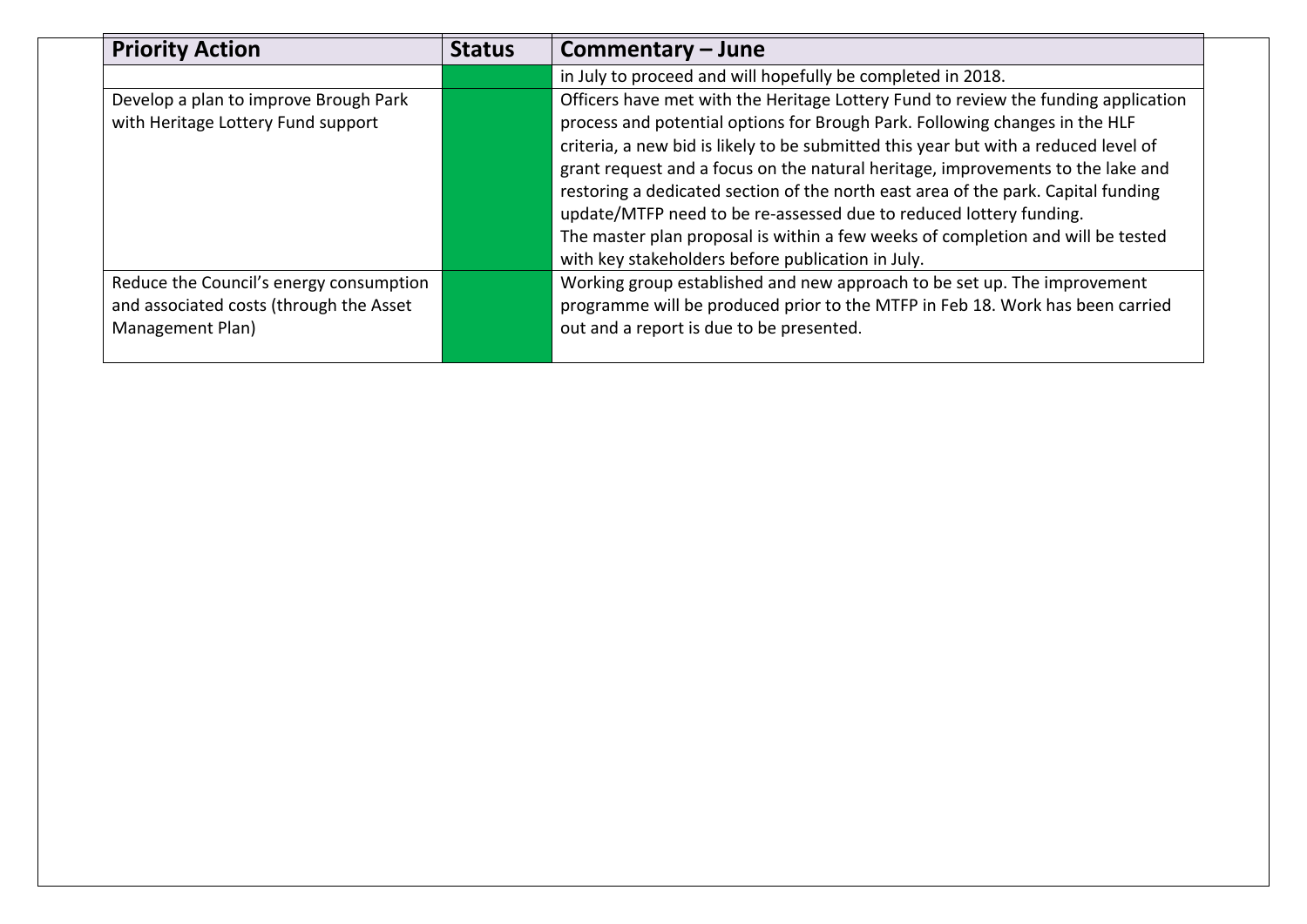## **Customer Feedback**

## **Complaints**

The Council received a total of 21 stage one complaints across 6 service areas during the period Apr to Jun 2018.

This is a decrease compared to the same period last year when we received 51 complaints.

Waste received the greatest proportion with 10 complaints (47%). Details are shown in the graph below:

#### Q1 2017-18 **01 2018-19**

## **Stage 2 & 3 Complaints**

3 complaints were dealt with at stage 2 and 2 at stage 3 in Q1. Details of the complaints are shown below:

| <b>Service</b>                      | <b>Complaint</b>                                                         | <b>Outcome</b>                   |  |
|-------------------------------------|--------------------------------------------------------------------------|----------------------------------|--|
| Stage 2                             |                                                                          |                                  |  |
| Democratic<br>Community<br>Services | Sharing Incorrect information<br>with an educational body                | Ongoing                          |  |
| Planning                            | Disagreement with decision for<br>planning application                   | All processes followed correctly |  |
| Stage 2 &3                          |                                                                          |                                  |  |
| Stage $2 & 3$<br><b>Council Tax</b> | Disagreement with decision<br>regarding council tax on empty<br>property | All processes followed correctly |  |
| Stage 3                             |                                                                          |                                  |  |
| Leisure                             | Shower temperatures in Brough<br>Park Gym and Changing rooms             | All processes followed correctly |  |

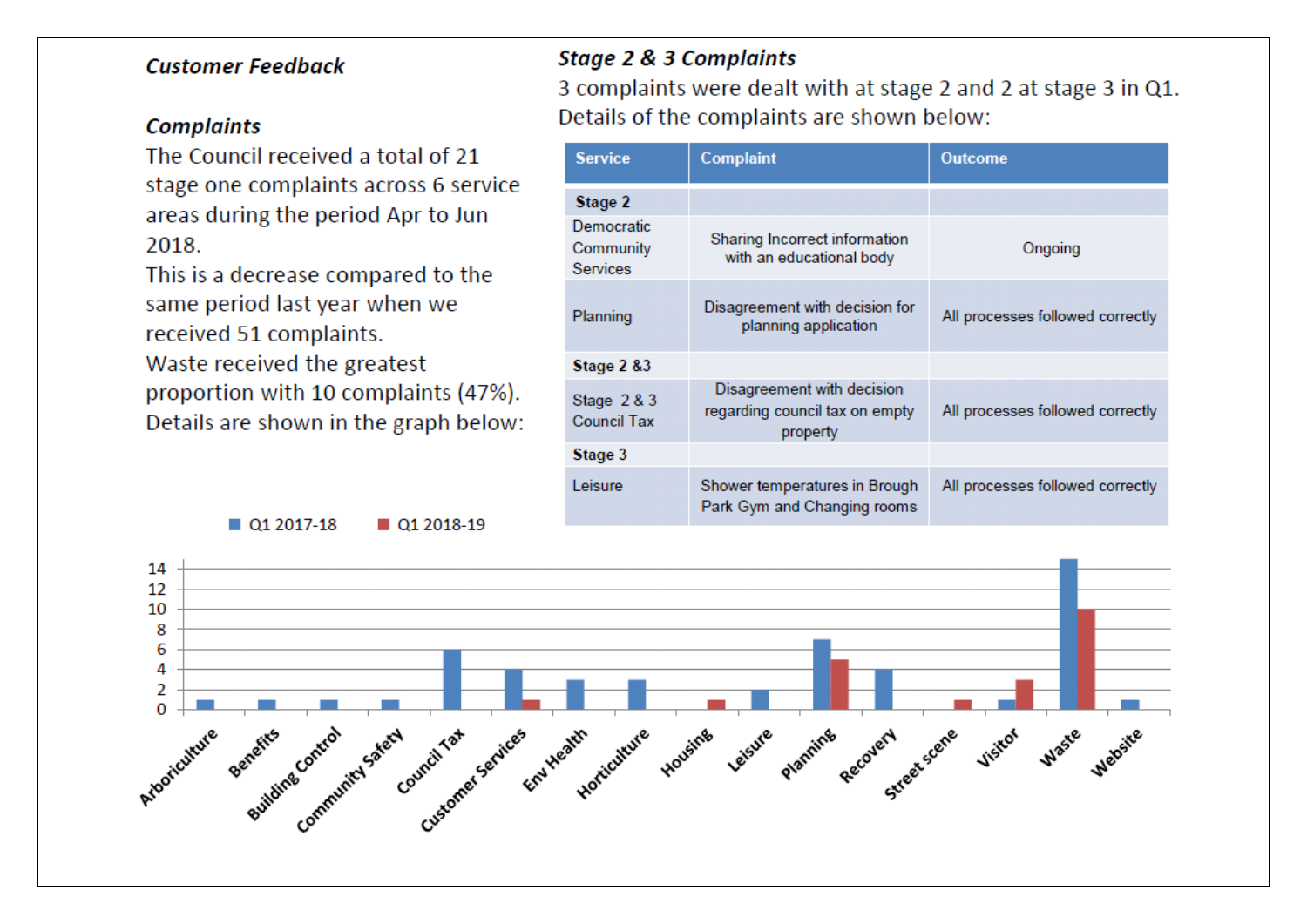## Performance

The table below shows the current performance together with the performance for the same period last year. There have been no repeat complaints this quarter, the % replied to in 10 days has missed target.



## **Kev Outcomes**

Out of date information on website: We had previously not been provided with the new programme by Parkwood who provide this service and will ask our Contractors to ensure this information is provided in a more timely manner in future.

Ombudsman Decisions. The Council received no Local Government Ombudsman decisions in Quarter 1.

Compliments and Comments The Council has also captured 60 comments and 18 compliments through its feedback system this quarter:

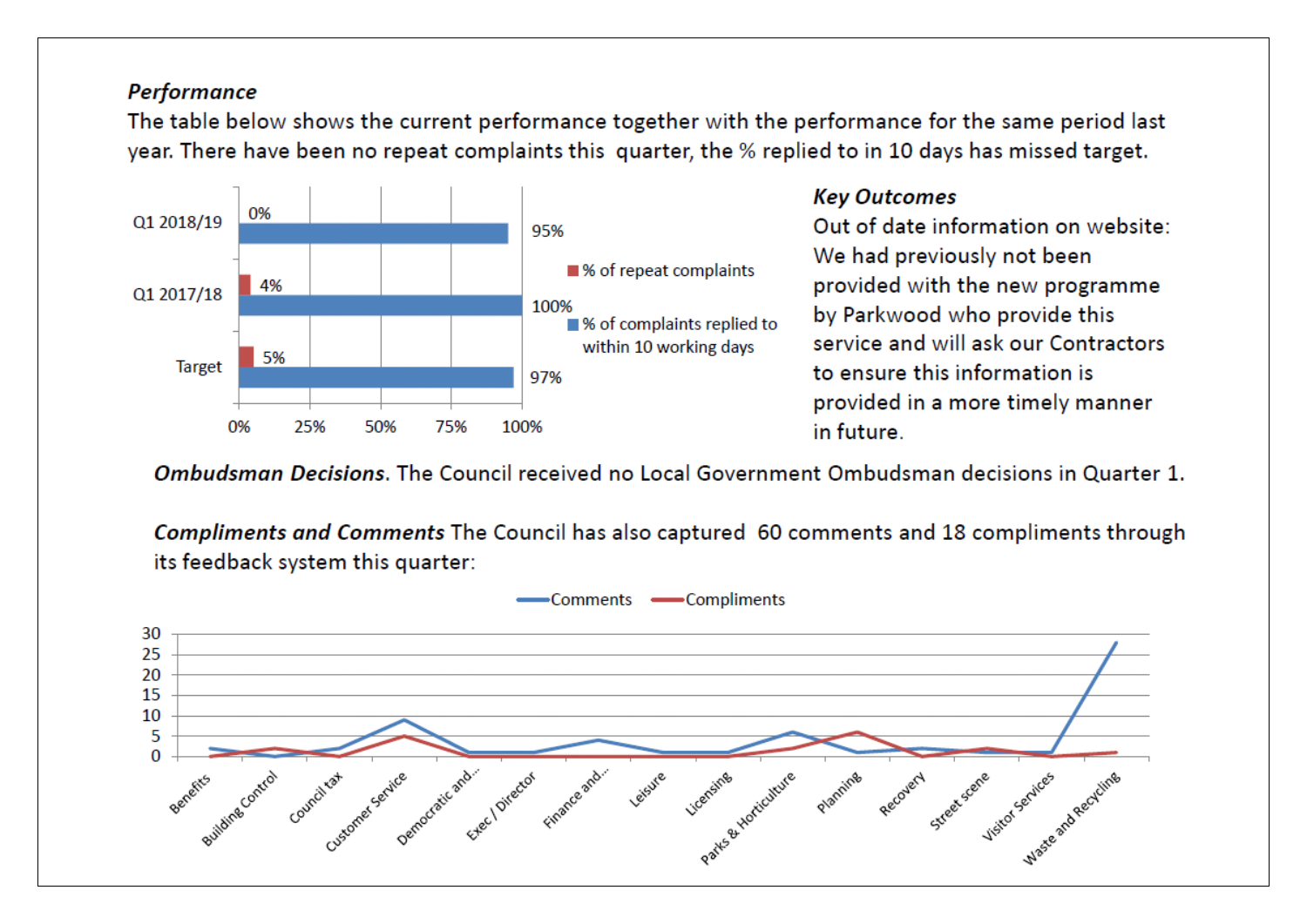# Areas for Improvement: June 2018

| <b>Measure of Success (PI)</b>      | Aim / Objective               | <b>Service Lead</b>        | <b>Target</b><br>2018/19 | <b>Result</b><br><b>June 2018</b> | <b>Service Manager Commentary (reasons for</b><br>performance / SMART actions to improve) |
|-------------------------------------|-------------------------------|----------------------------|--------------------------|-----------------------------------|-------------------------------------------------------------------------------------------|
| <b>Housing Benefits Processing:</b> | Aim 1: Increased supply of    | <b>Head of Customer</b>    | 18 days                  | 22.29 days                        | The current performance is comparable to last                                             |
| Time taken to process new           | good quality affordable       | Services                   |                          |                                   | year. Increased workloads and issues with the                                             |
| claims                              | homes                         |                            |                          |                                   | portal have added time to processing.                                                     |
| <b>Housing Benefits Processing:</b> |                               |                            | 7 days                   | 11.48 days                        |                                                                                           |
| Time taken to process               |                               |                            |                          |                                   |                                                                                           |
| changes of circumstance             |                               |                            |                          |                                   |                                                                                           |
| NEW: Homelessness: % of             |                               |                            | 65%                      | 24.69%                            | Changes to process due to the new Act mean we                                             |
| cases prevented                     |                               |                            |                          |                                   | will need to review how cases are reported. 20                                            |
|                                     |                               |                            |                          |                                   | cases prevented from 81 homeless presentations to                                         |
|                                     |                               |                            |                          |                                   | date but the new 56-day deadline has not yet been                                         |
|                                     |                               |                            |                          |                                   | reached for many of these presentations.                                                  |
| Level of external funding           | Aim 1:                        | <b>Head of Operational</b> | 33%                      | None                              | 2 funding applications are currently being                                                |
| awarded to support the              | Provision of sports           | <b>Services</b>            | success                  |                                   | submitted: Sport England for a skate park and                                             |
| physical activity and sport         | facilities and leisure        |                            | rate.                    |                                   | Derbyshire Environmental Trust for other play                                             |
| strategy (include number of         | opportunities focused         |                            | Minimum                  |                                   | facilities. Further applications will be made to                                          |
| bids submitted and number           | upon improving health         |                            | £50k                     |                                   | support physical activity programmes in priority                                          |
| won)                                |                               |                            |                          |                                   | areas (Leek North, Biddulph East etc.)                                                    |
| Complaint handling: % dealt         | Aim 2: Easily available       | <b>Head of Customer</b>    | 97%                      | 95%                               | Number of complaints reduced compared to this                                             |
| with within 10 working days         | services provided right first | <b>Services</b>            |                          |                                   | time last year. A reminder to managers to respond                                         |
|                                     | time                          |                            |                          |                                   | within the agreed number of days.                                                         |
|                                     |                               |                            |                          |                                   |                                                                                           |
|                                     |                               |                            |                          |                                   |                                                                                           |